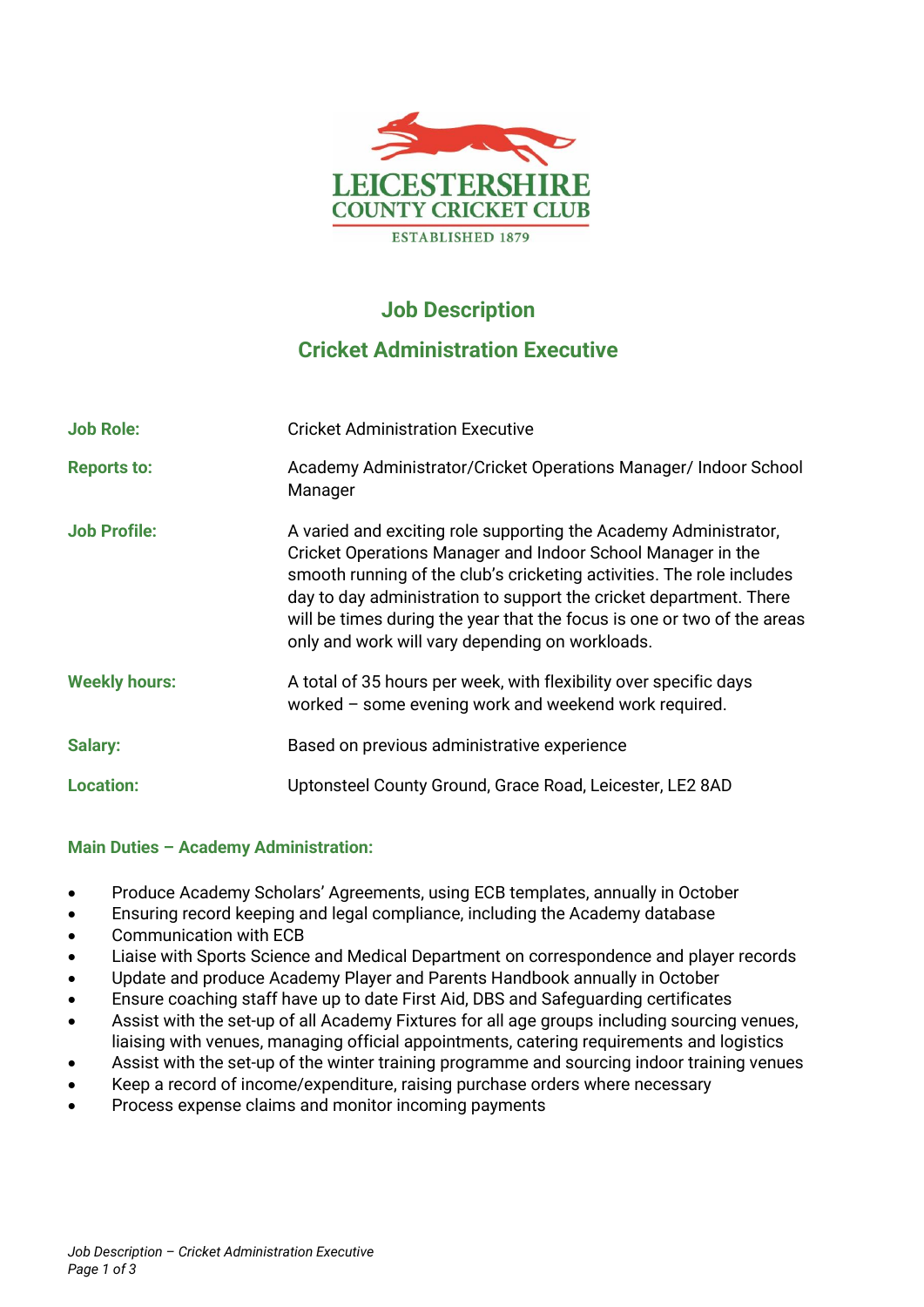## **Main Duties – Cricket Operations:**

- General matchday and non-matchday support for the Cricket Operations Manager
- Assisting with administrative tasks including kit & equipment ordering
- Learn the ECB player registration administrative process & support
- Assisting with departmental ordering i.e. stationery, coaching equipment etc
- Assisting with player support & visits
- Assisting with player matters including accommodation, vehicle hire & travel logistics
- Support the Cricket Operations Manager at departmental meetings as required
- Assisting with diary organisation, department communication and deliveries/post

## **Main Duties – Indoor School:**

- To provide administrative support to the Indoor School
- Support the Indoor School Management with account preparation and monitoring
- To assist with managing databases and systems for the Indoor School Programmes, and ensure all data is inputted and up to date

### **General duties:**

- Provide support to all Indoor School Programmes
- Support and administer Running Foxes Winter Coaching Programme
- Support and administer bookings taken for the Grace Road Classroom
- Administer year-round holiday programme, coaching clinics & 1-1 coaching sessions
- Liaise with cricket clubs to book summer camps
- Communicate with LCCC marketing team to promote all LCCC Holiday/Coaching offers

### **Person Specification:**

- Interest/knowledge of cricket helpful but not essential
- Good IT skills Word, Excel, Powerpoint, Outlook
- Highly motivated with a willingness to learn and develop
- Good communication skills
- Organised and efficient
- Team player with the ability to work with varied stakeholders

## **To apply:**

Please send a covering letter and Curriculum Vitae to Jacqui Dean, Administration and Governance Manager - [jacquidean@leicestershireccc.co.uk](mailto:jacquidean@leicestershireccc.co.uk)

Closing date:  $5.00 \text{pm}$  - Friday 15<sup>th</sup> April 2022

Interviews: Following week

### **Equal Opportunities in Employment Policy Statement**

Leicestershire County Cricket Club will ensure that all existing and potential employees receive equal consideration, and is committed to the elimination of unlawful or unfair discrimination on the grounds of gender, race, disability, colour, ethnic and national origin, nationality, sexuality, marital status, responsibility for dependents, religion, trade union activity and age.